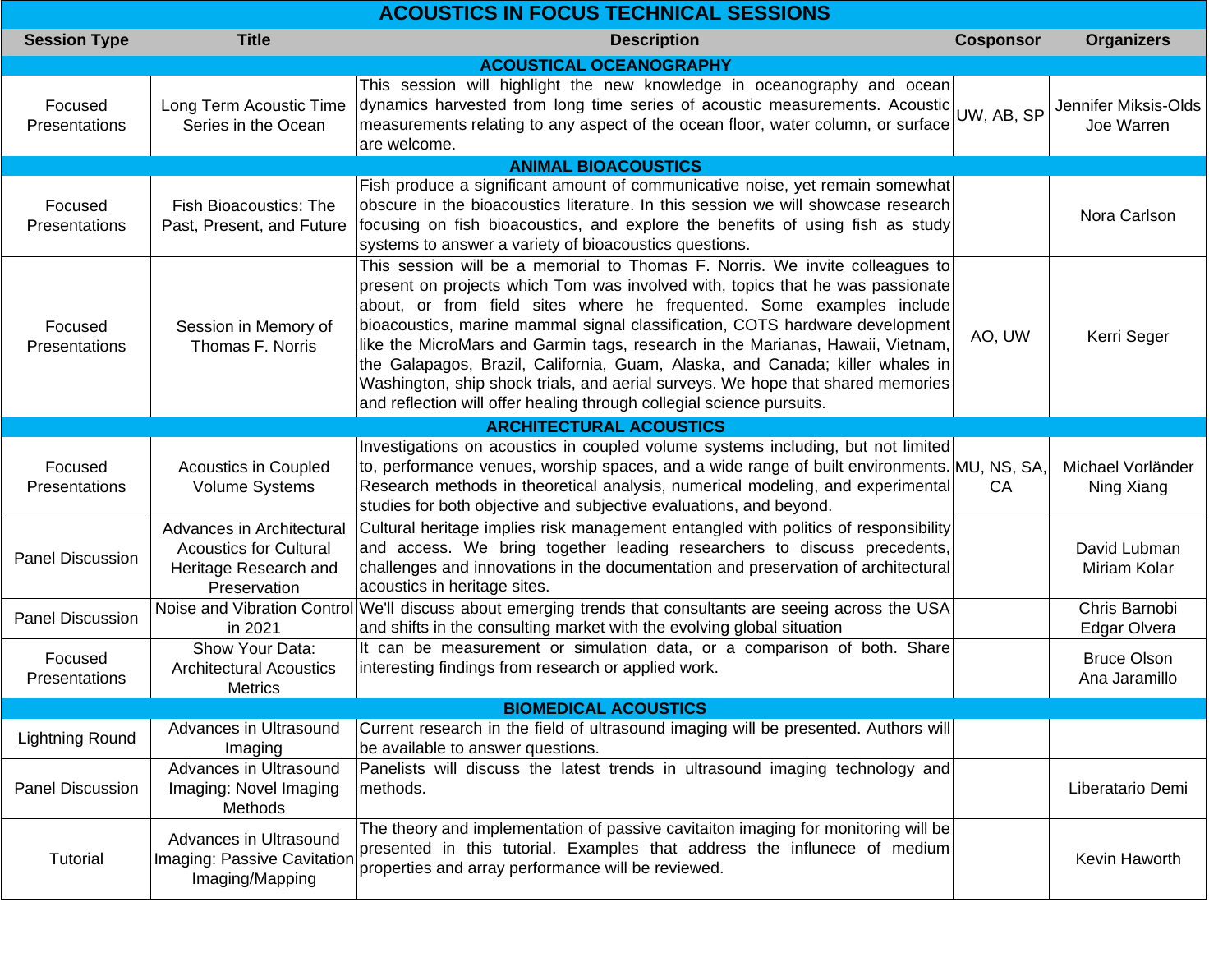| <b>BIOMEDICAL ACOUSTICS (cont)</b> |                                                                                                                             |                                                                                                                                                                                                                                                                                                                                                                                  |            |                                                              |  |
|------------------------------------|-----------------------------------------------------------------------------------------------------------------------------|----------------------------------------------------------------------------------------------------------------------------------------------------------------------------------------------------------------------------------------------------------------------------------------------------------------------------------------------------------------------------------|------------|--------------------------------------------------------------|--|
| Panel Discussion                   | Advances in Ultrasound<br>Imaging: Ultrasound<br><b>Contrast Agents</b>                                                     | Perspectives on the state of the art for ultrasound contrast agents will be<br>discussed from leaders in the academic and industry communities.                                                                                                                                                                                                                                  |            | James Kwan                                                   |  |
| <b>Panel Discussion</b>            | Future Directions in<br><b>Therapeutic Ultrasound</b>                                                                       | Panelists from academia and industry will discuss current and future persepctives<br>in the field of therapeutic ultrasound.                                                                                                                                                                                                                                                     | PA         | Ken Bader                                                    |  |
| <b>Lightning Round</b>             | Instrumentation and<br>Simulation in Biomedical<br>Acoustics                                                                | Current reseach in the field of instrumentation and simulation for biomedical<br>acosutics devices will be presented. Authors will be available to answer questions.                                                                                                                                                                                                             |            |                                                              |  |
| Panel Discussion                   | Instrumentation and<br>Simulation in Biomedical<br>Acoustics: Rapid<br>Prototyping for Focused<br><b>Ultrasound Sources</b> | This panel discussion will review current methods in prototyping therapeutic<br>sources. State of the art techniques will be outlined, and current limitations<br>addressed.                                                                                                                                                                                                     |            | <b>Adam Maxwell</b><br>Tim Hall                              |  |
| Tutorial                           | Instrumentation and<br>Simulation in Biomedical<br>Acoustics: Using k-Wave<br>for Simulation of Ultrasound<br><b>Pulses</b> | In this tutorial, instruction in the use of k-Wave to simulate acoustic fields will be<br>reviewed. Examples of benchmark simulations will be run and reviewed, and code<br>provided to participants to work in sync during instruction.                                                                                                                                         |            | <b>Brad Treeby</b>                                           |  |
| Tutorial                           | <b>Pre-Clinical Models for</b><br><b>Therapeutic Ultrasound</b>                                                             | Common pre-clinical models used to test therapeutic ultrasound systems will be<br>reviewed, including methods to assess treatment efficacy.                                                                                                                                                                                                                                      |            | Julie Simon                                                  |  |
| <b>Lightning Round</b>             | <b>Therapeutic Ultrasound</b>                                                                                               | Current research in the field of therapeutic ultrasound will be presented. Authors<br>will be available to answer questions.                                                                                                                                                                                                                                                     |            |                                                              |  |
|                                    |                                                                                                                             | <b>COMPUTATIONAL ACOUSTICS</b>                                                                                                                                                                                                                                                                                                                                                   |            |                                                              |  |
| Focused<br>Presentations           | <b>Computational Methods for</b><br>Complex Media and<br>Geometries                                                         | Computational methods and innovative applications involving sound fields in<br>complex heterogeneous media, or with complex geometries and boundary<br>conditions.                                                                                                                                                                                                               |            | Keith Wilson<br>Kuangcheng Wu                                |  |
| <b>Lightning Round</b>             | Innovative Ideas for<br><b>Computational Acoustics</b>                                                                      | Brief presentations on innovative and useful ideas for computational acoustics.<br>Enhanced numerical techniques as well as practical programming tips are<br>welcome.                                                                                                                                                                                                           |            | <b>Mallory Morgan</b><br>Mahdi Farahikia<br>Andrea Calihanna |  |
| Focused<br>Presentations           | Normal Mode Methods<br><b>Across Acoustics</b>                                                                              | Applications and model enhancements for normal mode models in all applicable<br>technical areas.                                                                                                                                                                                                                                                                                 | BA, PA, UW | Jennifer Cooper<br>Michelle Swearingen<br>Subha Maruvada     |  |
| <b>Tutorial Session</b>            | <b>Tutorials on Computation</b><br><b>Techniques and Best</b><br>Practices                                                  | Computational acoustics is implemented in a variety of ways in many different<br>disciplines to better understand the way sound behaves. This session will provide<br>tutorial talks on common computational methods and provide opportunities to ask<br>researchers questions about the basic techniques of acoustics and how to<br>implement them with best practices in mind. | <b>MU</b>  | <b>Kimberly Riegel</b><br>Gary Scavone                       |  |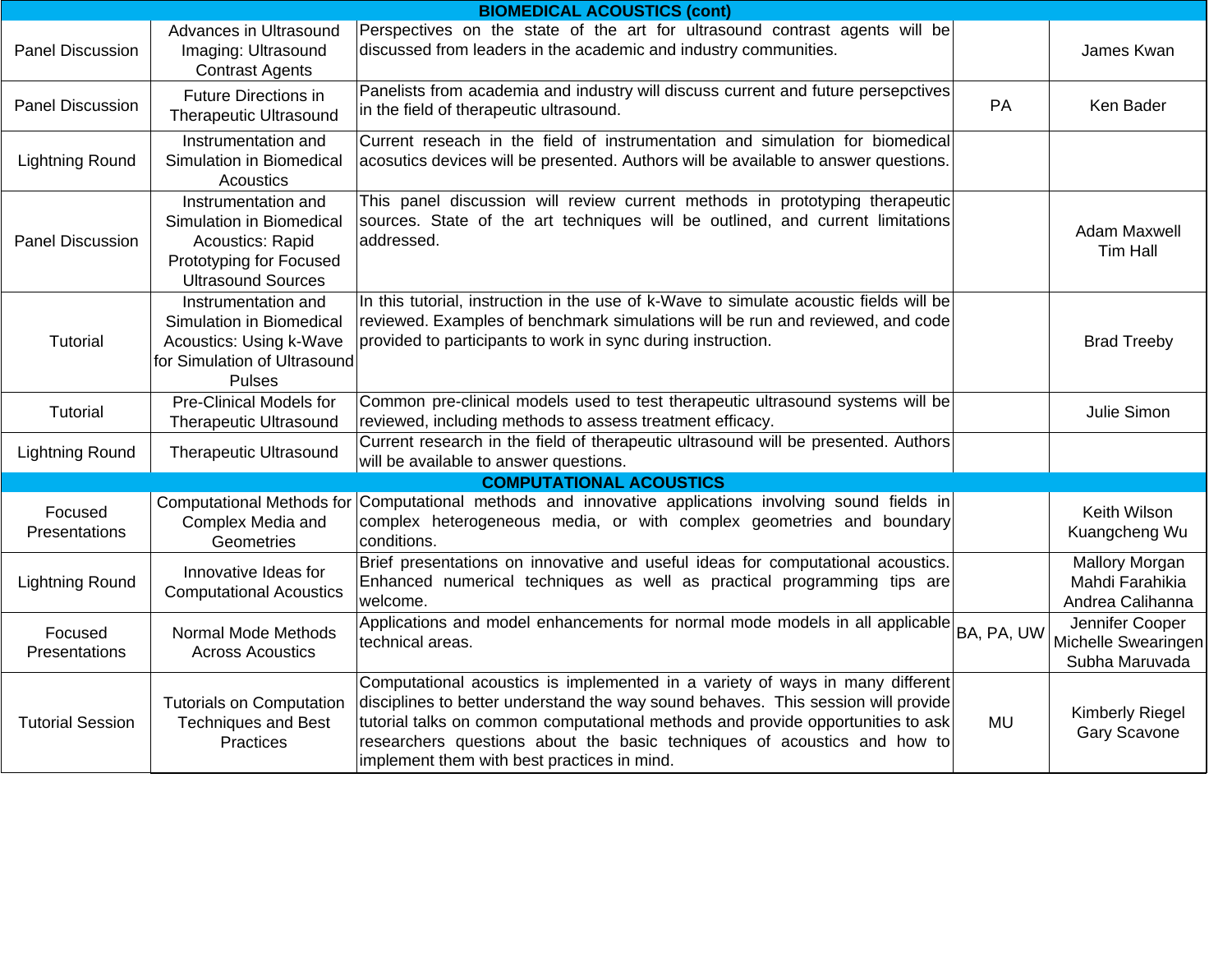| <b>EDUCATION IN ACOUSTICS</b>   |                                                              |                                                                                                                                                                                                                                                                                                                                                                                                                                                                                                                                                                                                                                                                                                                                                                                                                                                                      |           |                                                       |  |
|---------------------------------|--------------------------------------------------------------|----------------------------------------------------------------------------------------------------------------------------------------------------------------------------------------------------------------------------------------------------------------------------------------------------------------------------------------------------------------------------------------------------------------------------------------------------------------------------------------------------------------------------------------------------------------------------------------------------------------------------------------------------------------------------------------------------------------------------------------------------------------------------------------------------------------------------------------------------------------------|-----------|-------------------------------------------------------|--|
| Focused<br>Presentations        | Reflections on Teaching<br>Acoustics During a<br>Pandemic    | After a couple of semesters of teaching acoustics related courses (undergraduate)<br>and graduate, lecture, laboratory, studio) online during the COVID-19 pandemic,<br>we are interested in sharing what we've learned from the changes we've made<br>regarding course delivery, course content, teachings styles, student-teacher<br>interactions, etc. This NOT a "how to teach in Zoom" or "teaching in PPE" session.<br>Instead, we want to discuss what we've learned after changing our approaches to<br>teaching acoustics (online, or in-person, or hybrid) during the pandemic with an<br>emphasis on (i) things that worked worked well and that we would do again if<br>necessary, (ii) things we would like to retain when we return to a "normal" in-<br>person classroom, and (iii) what we would do differently if faced with a similar<br>situation | <b>PP</b> | <b>Daniel Russell</b>                                 |  |
|                                 |                                                              | <b>ENGINEERING ACOUSTICS</b>                                                                                                                                                                                                                                                                                                                                                                                                                                                                                                                                                                                                                                                                                                                                                                                                                                         |           |                                                       |  |
| Focused<br>Presentations        | Acoustic Transducers and<br><b>Transduction Mechanisms</b>   | Seeking contributions presenting research on new acoustic and transducers.<br>Topics may include new transduction materials and transduction mechanisms or<br>recent advances of well-known acoustic transducer technology.                                                                                                                                                                                                                                                                                                                                                                                                                                                                                                                                                                                                                                          |           | <b>Thomas Blanford</b><br>Vahid Naderyan              |  |
| Focused<br>Presentations        | Back to the Future:<br>Current Engineering Topics acoustics. | This session seeks contributions that discuss seminal contributions in the area of<br>Historical Perspectives and engineering acoustics and their relevance to existing and emerging technology                                                                                                                                                                                                                                                                                                                                                                                                                                                                                                                                                                                                                                                                      |           | Roger Richards<br>Michael Haberman                    |  |
| Focused<br>Presentations        | <b>Emerging Topics in</b><br><b>Engineering Acoustics</b>    | This session will include presentations on theoretical and technological<br>advancements of relevance to advancing engineering acoustics research.<br>Contributions may include intersectional research between acoustics applications<br>and device fabrication, signal processing techniques, or similar topics.                                                                                                                                                                                                                                                                                                                                                                                                                                                                                                                                                   |           | Caleb Sieck<br><b>Thomas Blanford</b>                 |  |
| Focused<br>Presentations        | <b>Engineering Acoustics in</b><br>Industry                  | Application of engineering acoustics research to address technological needs in<br>industry.                                                                                                                                                                                                                                                                                                                                                                                                                                                                                                                                                                                                                                                                                                                                                                         |           | Gary Elko<br>Michael Haberman                         |  |
|                                 |                                                              | <b>MUSICAL ACOUSTICS</b>                                                                                                                                                                                                                                                                                                                                                                                                                                                                                                                                                                                                                                                                                                                                                                                                                                             |           |                                                       |  |
| Focused<br>Presentations        | Acoustics of Harps and<br><b>Zithers</b>                     | The focus of this session is instruments that are in the harp and zither families,<br>with single or multiple strings that are either plucked or struck, including the koto,<br>qin, santur, and harps of all types.                                                                                                                                                                                                                                                                                                                                                                                                                                                                                                                                                                                                                                                 | <b>SA</b> | James Cottingham<br>Christopher<br>Waltham            |  |
| Focused<br><b>Presentations</b> | Focus on Student and Early<br><b>Career Researchers</b>      | Simulating the function of musical instruments and other related acoustical<br>phenomena requires the development of suitable numerical methods for reliable<br>computations. This session invites contributions regarding the formulation and<br>implementation of such methods for sound synthesis and sound analysis<br>applications.                                                                                                                                                                                                                                                                                                                                                                                                                                                                                                                             |           | <b>Andy Piacsek</b><br>Kurt Hoffman                   |  |
| Focused<br>Presentations        | <b>Guitar Acoustics</b>                                      | This session will focus on the acoustics of the guitar and related plucked string<br>instruments. The scope of the session is anything related to guitars, including, but<br>not limited to, material, design, measurement, modeling, and effects processing.                                                                                                                                                                                                                                                                                                                                                                                                                                                                                                                                                                                                        | SA,CA     | Mark Rau<br>Jonas Braasch                             |  |
| Focused<br>Presentations        | Numerical Methods for<br><b>Musical Acoustics</b>            | Simulating the function of musical instruments and other related acoustical<br>phenomena requires the development of suitable numerical methods for reliable<br>computations. This session invites contributions regarding the formulation and<br>implementation of such methods for sound synthesis and sound analysis<br>applications.                                                                                                                                                                                                                                                                                                                                                                                                                                                                                                                             |           | Vasilis<br>Chatziioannou<br>Mark Rau<br>Nick Giordano |  |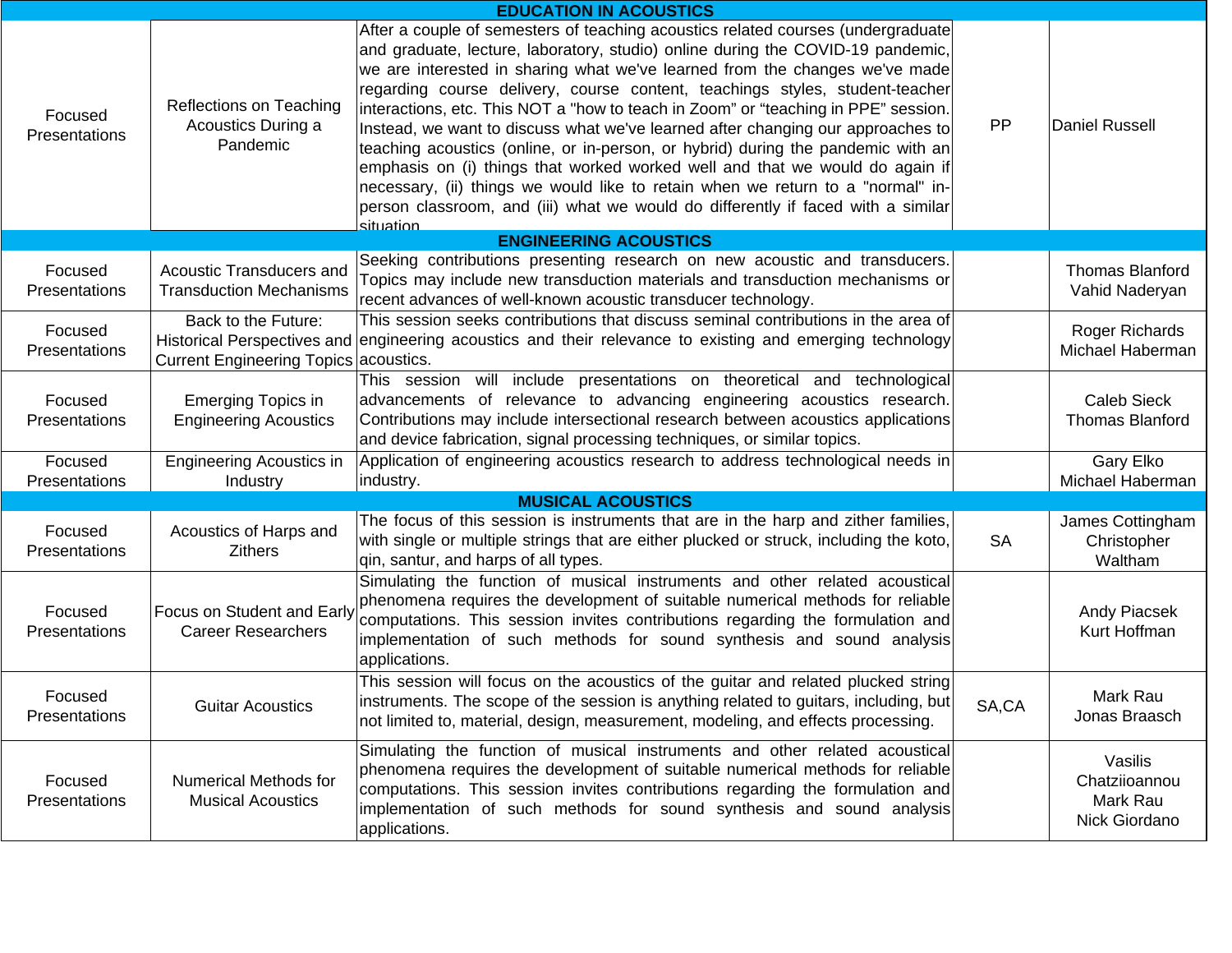| <b>NOISE</b>             |                                                                                      |                                                                                                                                                                                                                                                                                                                                                                                                                                                                  |                          |                                                            |  |
|--------------------------|--------------------------------------------------------------------------------------|------------------------------------------------------------------------------------------------------------------------------------------------------------------------------------------------------------------------------------------------------------------------------------------------------------------------------------------------------------------------------------------------------------------------------------------------------------------|--------------------------|------------------------------------------------------------|--|
| Focused<br>Presentations | Non-Occupational Noise<br>and Hearing Loss                                           | Traditionally hearing loss is frequently attributed to a person's occupational noise<br>exposure. This session will focus primarily upon noise exposures that are<br>experienced outside of the workplace. Occupational noise exposures that are<br>common outside of work will also be considered.                                                                                                                                                              | ASACOS,<br>PP            | William J. Murphy<br><b>Bonnie Schnitta</b>                |  |
| Focused<br>Presentations | Pandemic Noise<br>Reduction/Impact                                                   | Papers on the impacts COVID-19 has/had upon environmental or community<br>noise due to shelter-in-place and other changes associated with the pandemic.                                                                                                                                                                                                                                                                                                          | <b>ASACOS</b>            | Kirill Horoshenkov<br><b>Abigail Bristow</b>               |  |
| Focused<br>Presentations | Soundscape Projects:<br>Networking, Participation,<br>and New Technology             | Bringing together scholars and professionals to discuss current soundscape<br>projects and establish new collaborations.                                                                                                                                                                                                                                                                                                                                         | AA, AB,<br>ASACOS,<br>PP | Antonella Radicchi<br><b>Brigitte Schulte-</b><br>Fortkamp |  |
|                          |                                                                                      | <b>PHYSICAL ACOUSTICS</b>                                                                                                                                                                                                                                                                                                                                                                                                                                        |                          |                                                            |  |
| Focused<br>Presentations | Acoustical Methods and<br>Sensors for Challenging<br>Environments                    | Measurements and sensor development in diverse industrial and non-industrial<br>settings under difficult and challenging conditions, such as high pressure, high<br>temperature, corrosives and radiation.                                                                                                                                                                                                                                                       | EA,<br><b>ASACOS</b>     | <b>Cristian Pantea</b><br>Dipen Sinha                      |  |
| Focused<br>Presentations | <b>Acoustic Wave Propagation</b><br><b>Through Polydisperse</b><br><b>Scatterers</b> | Theoretical, computational and experimental aspects of scattering in complex<br>media containing polydisperse populations of scatterers. Topics include multiple<br>scattering, spatial heterogeneity, inverse problems, scatterer interactions, evolving                                                                                                                                                                                                        | BA, SP, CA,<br><b>SA</b> | Nick Ovenden<br><b>Eleanor Stride</b>                      |  |
| Focused<br>Presentations | <b>Particle Velocity Sensing</b><br>and Associated Signal<br>Processing              | Methods to measure acoustic particle velocity, vibrational velocity, and signal SP, SA, EA,<br>processing tools to analyze information obtained from velocity sensors in air and<br>other media, e.g. soil and water                                                                                                                                                                                                                                             | ASACOS,<br><b>UW</b>     | W.C. Kirkpatrick<br>Alberts<br>Ning Xiang                  |  |
| Focused<br>Presentations | Sonic Boom: Modeling,<br>Measurement, Annoyance<br>and Standards<br>Development      | All aspects of sonic boom such as propagation, modeling, measurements,<br>annoyance, and standards development as well as plans related to the X-59<br>QueSST aircraft and the on-going series of NASA CarpetDIEM flight tests, and<br>previous flight tests that NASA conducted.                                                                                                                                                                                | NS, SA,<br>ASACOS,<br>CA | Joel Lonzaga<br>Alexandra Loubeau                          |  |
|                          |                                                                                      | PSYCHOLOGICAL AND PHYSIOLOGICAL ACOUSTICS                                                                                                                                                                                                                                                                                                                                                                                                                        |                          |                                                            |  |
| Focused<br>Presentations | Linking Psychological and<br><b>Physiological Acoustics</b>                          | In this session we welcome submissions from all areas of Psychological and<br>Physiological Acoustics, but the focus will be on work that brings together "the two<br>Ps" and priority will be given to early career investigators.                                                                                                                                                                                                                              |                          | <b>Erick Gallun</b><br>Virginia Best                       |  |
| <b>Panel Discussion</b>  | Open Source Audio<br>Processing Platform--Live<br>Workshop!                          | This workshop introduces the Tympan Open Source Audio Processing and<br>Hearing Aid Platform (www.tympan.org), which wraps powerful audio hardware<br>and software tools in a user-friendly app and novice programming environment.<br>The session will feature virtual tutorials, an Q&A, and an invitation to participate in<br>a hackathon challenge. Participants to the hackathon will be invited to present<br>their results at the Fall 2021 ASA meeting. |                          | <b>Odile Clavier</b>                                       |  |
| <b>SIGNAL PROCESSING</b> |                                                                                      |                                                                                                                                                                                                                                                                                                                                                                                                                                                                  |                          |                                                            |  |
| Focused<br>Presentations | <b>Bayesian Signal Processing</b><br>and Machine Learning                            | Bayesian inference and inversion including both parameter/uncertainty estimation<br>and model comparison/selection as applied to signal processing, feature<br>extraction, machine learning, and sequential estimation in a wide range of<br>acoustics fields, including various random sampling methods within a Bayesian<br>framework.                                                                                                                         | CA                       | Ning Xiang<br>Stan Dosso<br><b>Peter Gerstoft</b>          |  |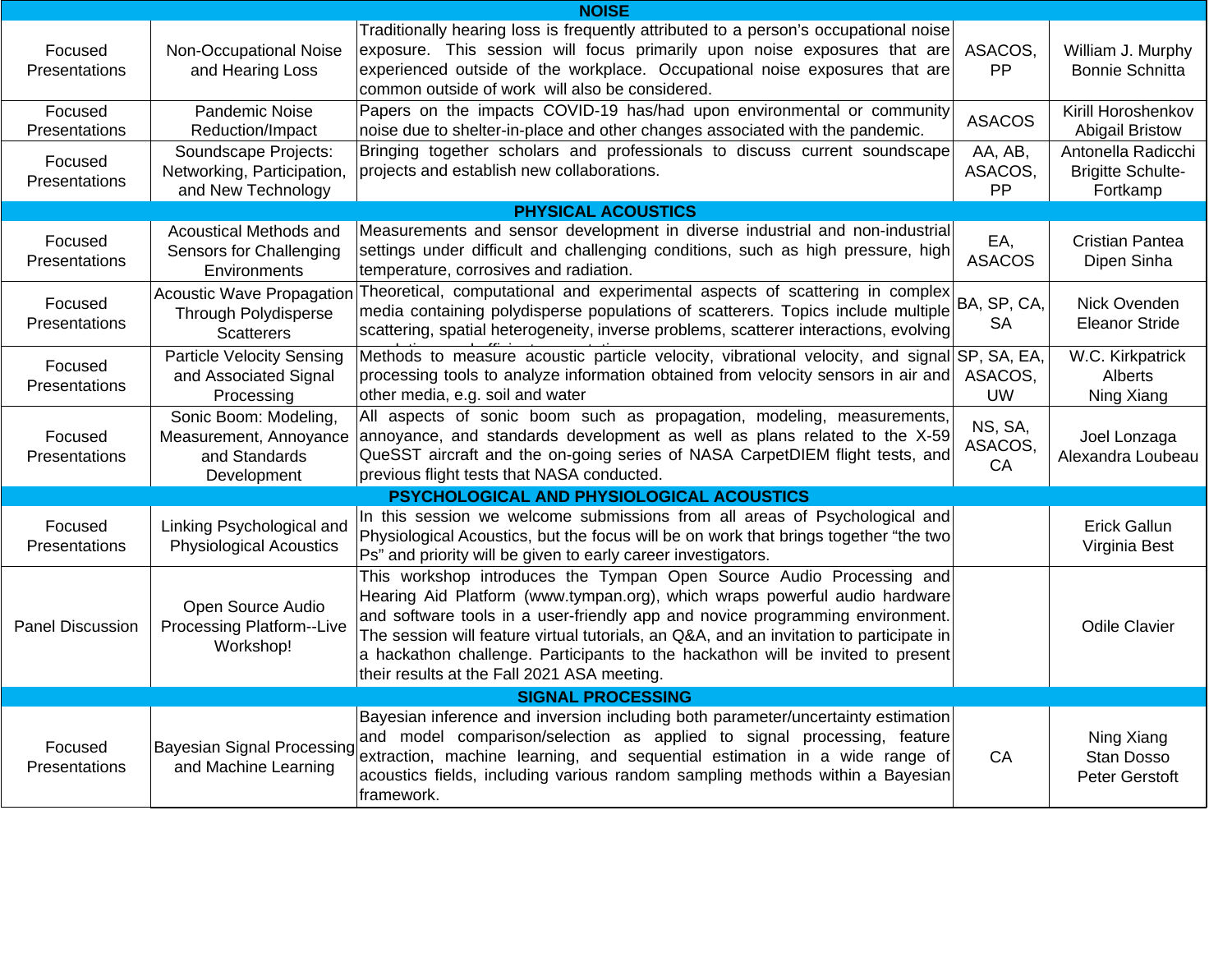| <b>SIGNAL PROCESSING (cont)</b>                  |                                                                            |                                                                                                                                                                                                                                                                                                                                                                                                                                                                                                                                                                                 |           |                                                              |  |  |
|--------------------------------------------------|----------------------------------------------------------------------------|---------------------------------------------------------------------------------------------------------------------------------------------------------------------------------------------------------------------------------------------------------------------------------------------------------------------------------------------------------------------------------------------------------------------------------------------------------------------------------------------------------------------------------------------------------------------------------|-----------|--------------------------------------------------------------|--|--|
| <b>Lightning Round</b>                           | Recent Research in<br><b>Acoustic Signal Processing</b>                    | You are invited to share a 5-minute update on recent research you have been<br>involved in.                                                                                                                                                                                                                                                                                                                                                                                                                                                                                     |           | Brian E. Anderson<br>Trevor W. Jerome                        |  |  |
| Focused<br><b>Presentations</b>                  | Signal Processing for<br><b>Environmental Sensing</b>                      | This session focuses on acoustical signal processing to detect, to measure, to<br>analyze, to model environmental processes of scientific interest as well as to<br>mitigate environmental pollution of an acoustic or a non-acoustic nature, e.g.,<br>noise source localization in soundscape, acoustic time-frequency signatures of<br>environmental processes, spectral analysis of bioacoustic studies in different<br>environments, studying macro and micro environmental events, studying<br>pollutants using underwater acoustic sensors networks, and any such topics. | AB.       | Ananya Sen Gupta<br>Kainam Thomas<br>Wong                    |  |  |
| Focused<br>Presentations                         | and Applications for<br>Autonomous Vehicles                                | Signal Processing Methods   A session covering acoustic applications in autonomous vehicles on land, in the<br>air, and underwater. Topics of interest include but are not limited to: acoustic PA, SA, EA,<br>localization in GPS denied environments, short-range acoustic sensing, as well as<br>detection, classification, and localization of acoustic events.                                                                                                                                                                                                             | <b>UW</b> | Amanda Lind<br>Georgios Sklivanitis                          |  |  |
|                                                  |                                                                            | <b>SPEECH COMMUNICATION</b>                                                                                                                                                                                                                                                                                                                                                                                                                                                                                                                                                     |           |                                                              |  |  |
| Focused<br>Presentations<br>(Invited talks only) | <b>Ideas Worth Reconsidering</b><br>in Speech Perception and<br>Production | Range of topics where we revisit classic ideas in speech communication that are<br>widely cited or believed to be true, but might be misinterpreted. Topics include<br>acoustic descriptions of speech, auditory perceptual phenomena, or the extent to<br>which results generalize or do not generalize to situations outside the lab.                                                                                                                                                                                                                                         | PP        | <b>Matthew Winn</b><br><b>Richard Wright</b>                 |  |  |
| <b>Lightning Round</b>                           | <b>Ideas Worth Reconsidering</b><br>in Speech Perception and<br>Production | Range of topics where we revisit classic ideas in speech communication that are<br>widely cited or believed to be true, but might be misinterpreted. Topics include<br>acoustic descriptions of speech, auditory perceptual phenomena, or the extent to<br>which results generalize or do not generalize to situations outside the lab.                                                                                                                                                                                                                                         | PP        | <b>Matthew Winn</b><br><b>Richard Wright</b>                 |  |  |
| Focused<br>Presentations<br>(Invited talks only) | <b>Speech Studies Conducted</b><br>Remotely: Methods and<br>Examples       | In this session, we will discuss the challenges of performing speech production<br>and perception, including testing intelligibility, in remote and virtual settings. The<br>focus will be on the methodological challenges and case studies results.                                                                                                                                                                                                                                                                                                                           |           | Sandie Keerstock<br>Pasquale Bottalico<br><b>Eric Hunter</b> |  |  |
| <b>Tutorial Session</b>                          | <b>Speech Studies Conducted</b><br>Remotely: Methods and<br>Examples       | In this session, we will discuss the challenges of performing speech production<br>and perception, including testing intelligibility, in remote and virtual settings. The<br>focus will be on the methodological challenges and case studies results.                                                                                                                                                                                                                                                                                                                           |           | Sandie Keerstock<br>Pasquale Bottalico<br><b>Eric Hunter</b> |  |  |
| <b>Lightning Round</b>                           | <b>Speech Studies Conducted</b><br>Remotely: Methods and<br>Examples       | In this session, we will discuss the challenges of performing speech production<br>and perception, including testing intelligibility, in remote and virtual settings. The<br>focus will be on the methodological challenges and case studies results.                                                                                                                                                                                                                                                                                                                           |           | Sandie Keerstock<br>Pasquale Bottalico<br><b>Eric Hunter</b> |  |  |
| Focused<br>Presentations<br>(Invited talks only) | Teaching Speech and<br>Hearing Science to<br>Undergraduates                | Share your pedagogical techniques, classroom demonstration and lab exercises.                                                                                                                                                                                                                                                                                                                                                                                                                                                                                                   | PP, ED    | <b>Tessa Bent</b><br>Jennifer Lentz<br>Paul Reed             |  |  |
| <b>Lightning Round</b>                           | Teaching Speech and<br>Hearing Science to<br>Undergraduates                | Share your pedagogical techniques, classroom demonstration and lab exercises.                                                                                                                                                                                                                                                                                                                                                                                                                                                                                                   | PP, ED    | <b>Tessa Bent</b><br>Jennifer Lentz<br>Paul Reed             |  |  |